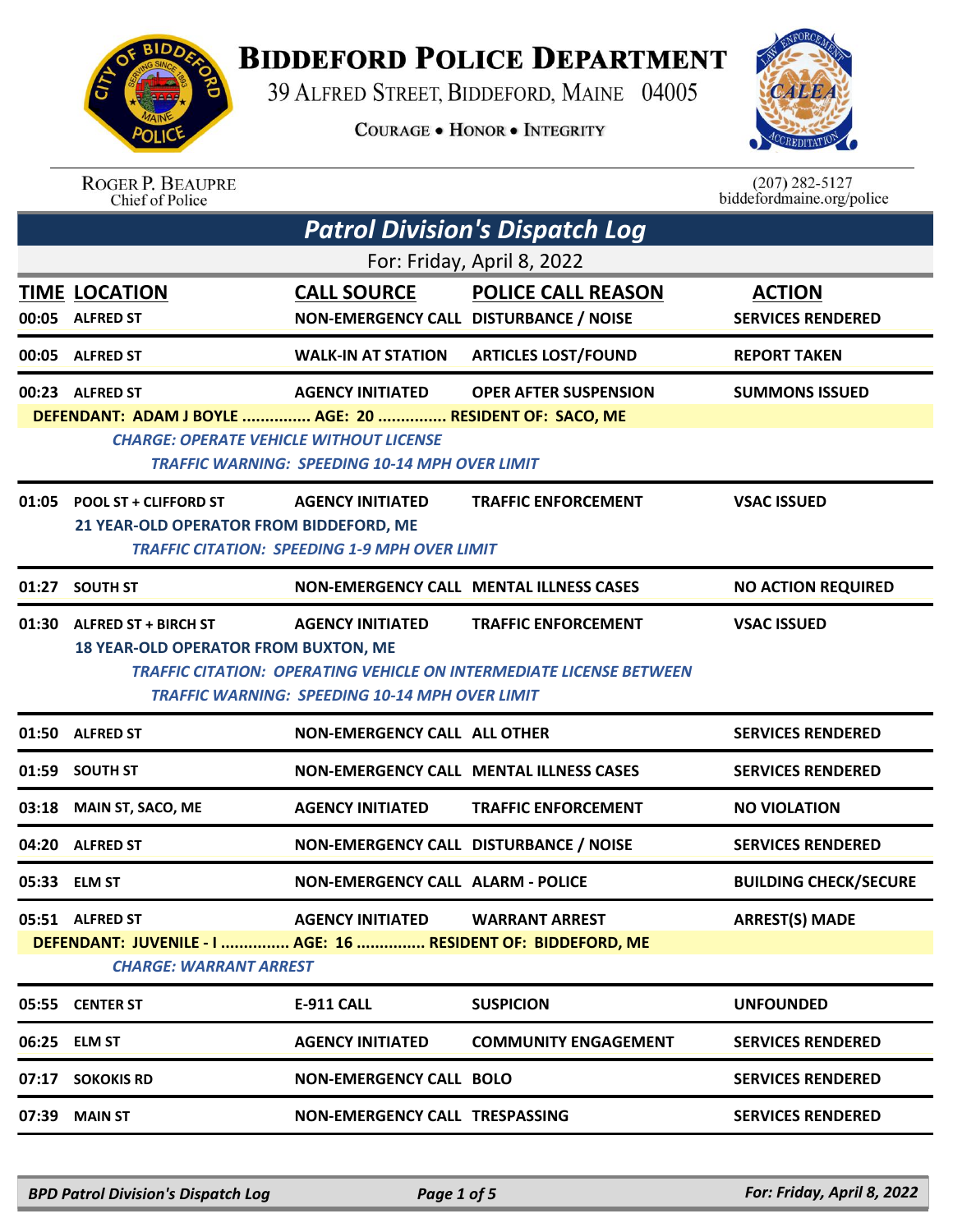| 08:28 | <b>TIME LOCATION</b><br><b>BRADBURY ST</b>                                      | <b>CALL SOURCE</b><br><b>RADIO</b>                                      | <b>POLICE CALL REASON</b><br><b>PAPERWORK</b>                                                   | <b>ACTION</b><br><b>PAPERWORK NOT SERVED</b> |
|-------|---------------------------------------------------------------------------------|-------------------------------------------------------------------------|-------------------------------------------------------------------------------------------------|----------------------------------------------|
|       | 08:33 LEON ST                                                                   |                                                                         | <b>NON-EMERGENCY CALL MENTAL ILLNESS CASES</b>                                                  | <b>SERVICES RENDERED</b>                     |
|       | 09:05 EDWARDS AVE                                                               | <b>E-911 CALL</b>                                                       | 911 MISUSE                                                                                      | <b>DISPATCH HANDLED</b>                      |
|       | 09:45 ELM ST                                                                    | <b>RADIO</b>                                                            | <b>OUT FOR FOLLOW UP</b>                                                                        | <b>SERVICES RENDERED</b>                     |
|       | 09:49 ALFRED ST<br>DEFENDANT: JOSEPH SMITH  AGE: 44  RESIDENT OF: BIDDEFORD, ME | <b>RADIO</b><br><b>CHARGE: THEFT BY UNAUTHORIZED TAKING OR TRANSFER</b> | <b>PAPERWORK</b>                                                                                | <b>SUMMONS ISSUED</b>                        |
|       | 09:53 BIRCH ST                                                                  | <b>AGENCY INITIATED</b>                                                 | <b>OUT FOR FOLLOW UP</b>                                                                        | <b>SERVICES RENDERED</b>                     |
|       | 09:57 ALFRED ST                                                                 | <b>NON-EMERGENCY CALL ANIMAL COMPLAINT</b>                              |                                                                                                 | <b>GONE ON ARRIVAL</b>                       |
|       | 10:02 WEST ST                                                                   | <b>E-911 CALL</b>                                                       | <b>MENTAL ILLNESS CASES</b>                                                                     | <b>SERVICES RENDERED</b>                     |
|       | 10:11 FOSS ST                                                                   | NON-EMERGENCY CALL ANIMAL COMPLAINT                                     |                                                                                                 | <b>DISPATCH HANDLED</b>                      |
|       | 10:13 SOUTH ST                                                                  | <b>E-911 CALL</b>                                                       | ATTEMPTED/THREATENED SUICIDE REPORT TAKEN                                                       |                                              |
|       | 10:29 ALFRED ST + MAIN ST                                                       | <b>WALK-IN AT STATION</b>                                               | <b>VEHICLE CRASH - POLICE ONLY</b>                                                              | <b>SERVICES RENDERED</b>                     |
|       | 10:51 MIDDLE ST                                                                 | <b>AGENCY INITIATED</b>                                                 | <b>OUT FOR FOLLOW UP</b>                                                                        | <b>SERVICES RENDERED</b>                     |
|       | 11:30 ALFRED ST                                                                 | <b>WALK-IN AT STATION</b>                                               | ATTEMPTED/THREATENED SUICIDE SERVICES RENDERED                                                  |                                              |
|       | 11:48 ELM ST                                                                    | <b>NON-EMERGENCY CALL BOLO</b>                                          |                                                                                                 | <b>NEGATIVE CONTACT</b>                      |
| 11:53 | <b>MARINER WAY</b>                                                              | <b>E-911 CALL</b>                                                       | 911 MISUSE                                                                                      | <b>NEGATIVE CONTACT</b>                      |
|       | 12:52 WILLETT ST                                                                | <b>AGENCY INITIATED</b>                                                 | <b>PAPERWORK</b>                                                                                | <b>PAPERWORK SERVED</b>                      |
|       | 13:21 LINDALE AVE                                                               | <b>WALK-IN AT STATION</b>                                               | <b>CIVIL COMPLAINT</b>                                                                          | <b>CIVIL COMPLAINT</b>                       |
|       | 13:36 MAPLEWOOD AVE                                                             | <b>AGENCY INITIATED</b>                                                 | <b>CRIM THREAT / TERRORIZING</b>                                                                | <b>REPORT TAKEN</b>                          |
|       | 13:52 SPRUCE ST<br>55 YEAR-OLD OPERATOR FROM WEST NEWFIELD, ME                  | <b>AGENCY INITIATED</b>                                                 | <b>TRAFFIC ENFORCEMENT</b><br>TRAFFIC WARNING: OPERATE VEHICLE W/O VALID INSPECTION CERTIFICATE | <b>WARNING ISSUED</b>                        |
|       | 13:53 CENTER ST                                                                 | <b>NON-EMERGENCY CALL SUSPICION</b>                                     |                                                                                                 | <b>GONE ON ARRIVAL</b>                       |
|       | 14:00 ALFRED ST + EDWARDS AVE                                                   | <b>E-911 CALL</b>                                                       | <b>ASSIST: VEHICLE CRASH - FIRE / EMS SERVICES RENDERED</b>                                     |                                              |
|       | <b>14:22 FORTUNES ROCKS RD</b>                                                  | <b>AGENCY INITIATED</b>                                                 | <b>COMMUNITY ENGAGEMENT</b>                                                                     | <b>NO VIOLATION</b>                          |
|       | 14:28 BEACH HOUSE LN                                                            | <b>AGENCY INITIATED</b>                                                 | <b>COMMUNITY ENGAGEMENT</b>                                                                     | <b>NO VIOLATION</b>                          |
|       | 14:45 SULLIVAN ST                                                               | <b>NON-EMERGENCY CALL THEFT</b>                                         |                                                                                                 | <b>SERVICES RENDERED</b>                     |
|       | 14:50 CLIFFORD ST + POOL ST                                                     | <b>E-911 CALL</b>                                                       | <b>VEHICLE CRASH - POLICE ONLY</b>                                                              | <b>SERVICES RENDERED</b>                     |
|       | 15:02 ALFRED ST + POOL ST                                                       | <b>RADIO</b>                                                            | <b>CHECK WELFARE</b>                                                                            | <b>SERVICES RENDERED</b>                     |
|       | 15:05 LEON ST                                                                   | <b>E-911 CALL</b>                                                       | <b>MENTAL ILLNESS CASES</b>                                                                     | <b>REPORT TAKEN</b>                          |
|       |                                                                                 |                                                                         |                                                                                                 |                                              |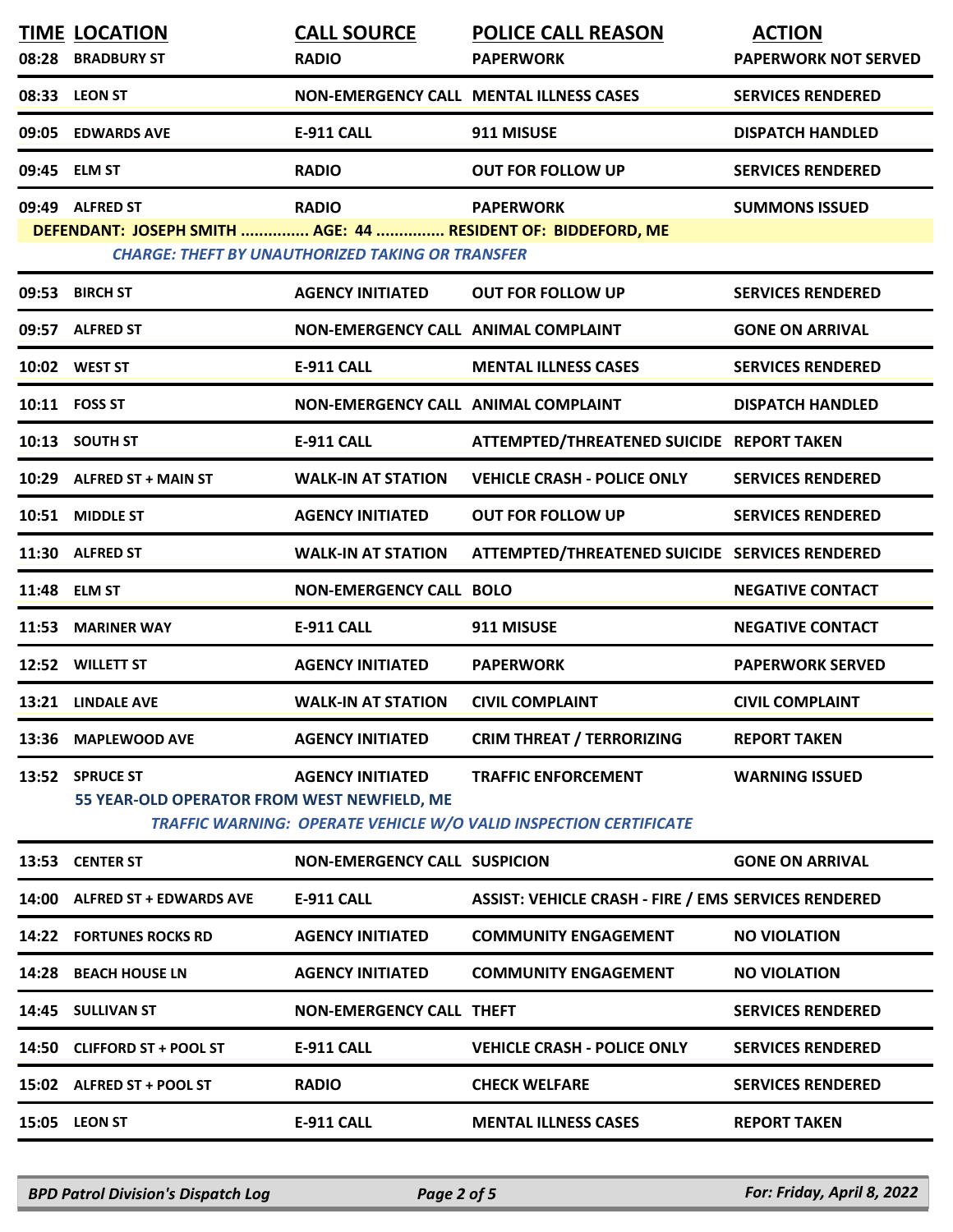|       | <b>TIME LOCATION</b><br>15:22 GRAYSON ST                                                                                                                                                                                                                                                                                               | <b>CALL SOURCE</b><br>E-911 CALL                                                  | <b>POLICE CALL REASON</b><br><b>DISTURBANCE / NOISE</b>                                         | <b>ACTION</b><br><b>SERVICES RENDERED</b> |  |
|-------|----------------------------------------------------------------------------------------------------------------------------------------------------------------------------------------------------------------------------------------------------------------------------------------------------------------------------------------|-----------------------------------------------------------------------------------|-------------------------------------------------------------------------------------------------|-------------------------------------------|--|
|       | 15:31 POOL ST<br><b>18 YEAR-OLD OPERATOR FROM WATERBORO, ME</b>                                                                                                                                                                                                                                                                        | <b>AGENCY INITIATED</b><br><b>TRAFFIC WARNING: OPERATION OF DEFECTIVE VEHICLE</b> | <b>TRAFFIC ENFORCEMENT</b><br>TRAFFIC WARNING: OPERATE VEHICLE W/O VALID INSPECTION CERTIFICATE | <b>WARNING ISSUED</b>                     |  |
| 15:54 | <b>PRECOURT ST + MORIN ST</b><br><b>63 YEAR-OLD OPERATOR FROM BIDDEFORD, ME</b>                                                                                                                                                                                                                                                        | <b>AGENCY INITIATED</b><br><b>TRAFFIC WARNING: FAILING TO STOP AT STOP SIGN</b>   | <b>TRAFFIC ENFORCEMENT</b><br>TRAFFIC WARNING: FAILURE TO DISPLAY FRONT/REAR REGISTRATION PLATE | <b>WARNING ISSUED</b>                     |  |
| 16:09 | <b>MEDICAL CENTER DR</b>                                                                                                                                                                                                                                                                                                               | <b>RADIO</b>                                                                      | <b>OUT FOR FOLLOW UP</b>                                                                        | <b>REPORT TAKEN</b>                       |  |
|       | 16:12 MAY ST + VICTORY LN<br>34 YEAR-OLD OPERATOR FROM LOWELL, MA                                                                                                                                                                                                                                                                      | <b>AGENCY INITIATED</b><br><b>TRAFFIC WARNING: SPEEDING 10-14 MPH OVER LIMIT</b>  | <b>TRAFFIC ENFORCEMENT</b>                                                                      | <b>WARNING ISSUED</b>                     |  |
|       | 16:28 SOUTH ST                                                                                                                                                                                                                                                                                                                         | <b>AGENCY INITIATED</b>                                                           | <b>TRAFFIC ENFORCEMENT</b>                                                                      | <b>SUMMONS ISSUED</b>                     |  |
|       | DEFENDANT: SELENA C KOU  AGE: 24  RESIDENT OF: WATERBORO, ME<br><b>CHARGE: OPERATING WHILE LICENSE SUSPENDED OR REVOKED</b><br><b>TRAFFIC CITATION: FAILING TO PRODUCE EVIDENCE OF VEHICLE INSURANCE</b><br>TRAFFIC WARNING: OPERATE VEHICLE W/O VALID INSPECTION CERTIFICATE<br><b>TRAFFIC WARNING: SPEEDING 10-14 MPH OVER LIMIT</b> |                                                                                   |                                                                                                 |                                           |  |
| 16:47 | <b>HILL ST</b>                                                                                                                                                                                                                                                                                                                         |                                                                                   | NON-EMERGENCY CALL ARTICLES LOST/FOUND                                                          | <b>REPORT TAKEN</b>                       |  |
|       | 16:56 MILE STRETCH RD<br>53 YEAR-OLD OPERATOR FROM BIDDEFORD, ME                                                                                                                                                                                                                                                                       | <b>AGENCY INITIATED</b><br><b>TRAFFIC WARNING: SPEEDING 15-19 MPH OVER LIMIT</b>  | <b>TRAFFIC ENFORCEMENT</b><br>TRAFFIC WARNING: FAILURE TO DISPLAY FRONT/REAR REGISTRATION PLATE | <b>WARNING ISSUED</b>                     |  |
|       | 17:02 JEFFERSON ST + ALFRED ST                                                                                                                                                                                                                                                                                                         | <b>WALK-IN AT STATION</b>                                                         | <b>VEHICLE CRASH - POLICE ONLY</b>                                                              | <b>STATE FORM TAKEN</b>                   |  |
| 17:13 | SOUTH ST + CATHEDRAL OAKS D AGENCY INITIATED<br>77 YEAR-OLD OPERATOR FROM LYMAN, ME                                                                                                                                                                                                                                                    |                                                                                   | <b>TRAFFIC ENFORCEMENT</b><br>TRAFFIC WARNING: OPERATE VEHICLE W/O VALID INSPECTION CERTIFICATE | <b>WARNING ISSUED</b>                     |  |
| 17:17 | <b>POOL ST + KEELY WAY</b><br>27 YEAR-OLD OPERATOR FROM HOLLIS, ME                                                                                                                                                                                                                                                                     | <b>AGENCY INITIATED</b><br><b>TRAFFIC WARNING: SPEEDING 15-19 MPH OVER LIMIT</b>  | <b>TRAFFIC ENFORCEMENT</b>                                                                      | <b>WARNING ISSUED</b>                     |  |
|       | 18:29 ELM ST                                                                                                                                                                                                                                                                                                                           | NON-EMERGENCY CALL PARKING COMPLAINT                                              |                                                                                                 | <b>NEGATIVE CONTACT</b>                   |  |
|       | 18:31 CHADWICK PL                                                                                                                                                                                                                                                                                                                      | NON-EMERGENCY CALL THEFT                                                          |                                                                                                 | <b>REPORT TAKEN</b>                       |  |
|       | <b>18:43 LEON ST</b>                                                                                                                                                                                                                                                                                                                   | <b>AGENCY INITIATED</b>                                                           | <b>OUT FOR FOLLOW UP</b>                                                                        | <b>SERVICES RENDERED</b>                  |  |
|       | 18:46 ALFRED ST                                                                                                                                                                                                                                                                                                                        | <b>AGENCY INITIATED</b>                                                           | <b>OUT FOR FOLLOW UP</b>                                                                        | <b>SERVICES RENDERED</b>                  |  |
|       | 18:51 ALFRED ST                                                                                                                                                                                                                                                                                                                        |                                                                                   | <b>NON-EMERGENCY CALL LIGHTS MALFUNCTIONING</b>                                                 | <b>NO ACTION REQUIRED</b>                 |  |
|       | 19:03 BACON ST                                                                                                                                                                                                                                                                                                                         | <b>E-911 CALL</b>                                                                 | 911 MISUSE                                                                                      | <b>NEGATIVE CONTACT</b>                   |  |

*BPD Patrol Division's Dispatch Log Page 3 of 5 For: Friday, April 8, 2022*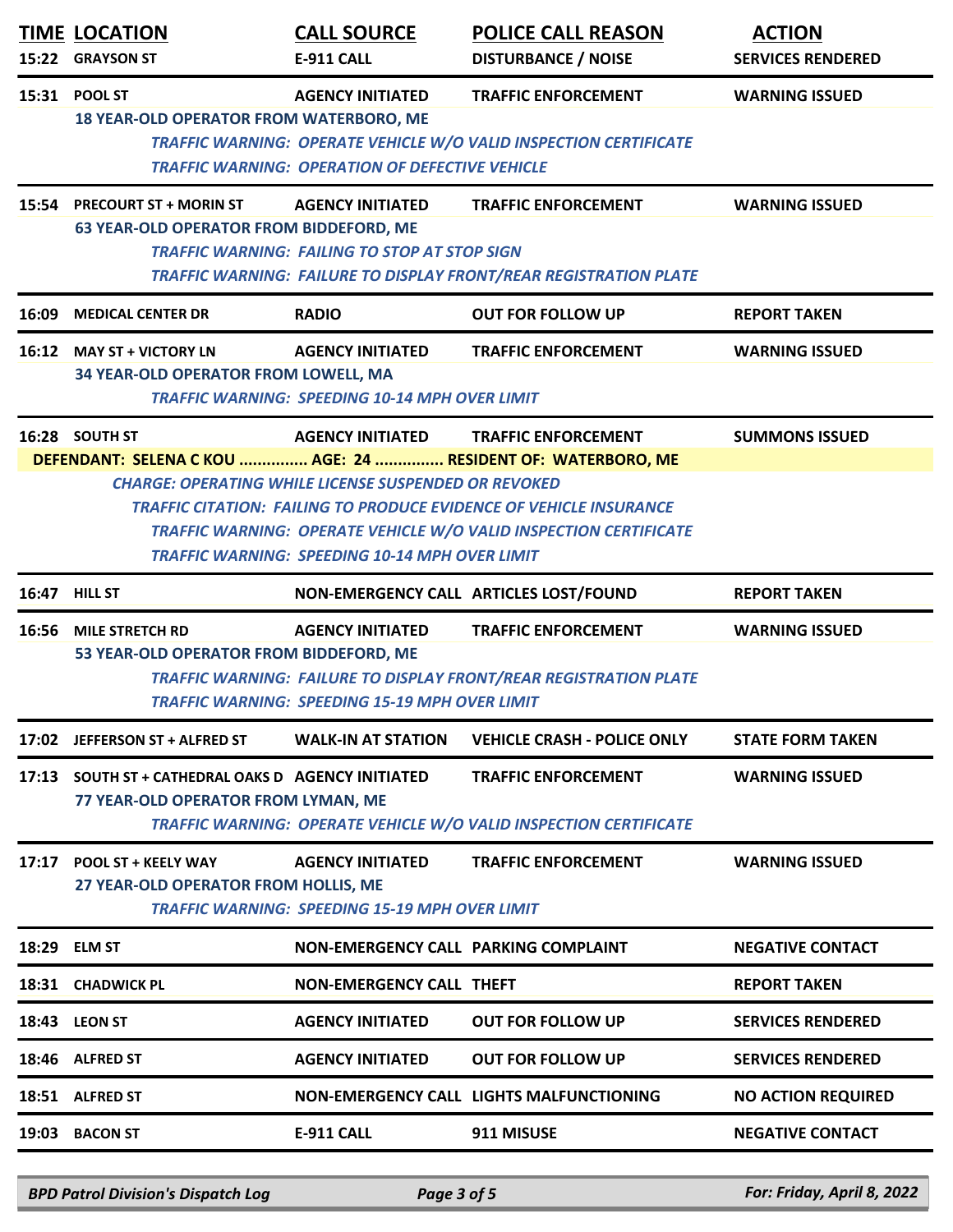| 19:04 | <b>TIME LOCATION</b><br><b>ELM ST</b><br>29 YEAR-OLD OPERATOR FROM SACO, ME       | <b>CALL SOURCE</b><br><b>AGENCY INITIATED</b>                                           | <b>POLICE CALL REASON</b><br><b>TRAFFIC ENFORCEMENT</b>                                                                                                                                                                                             | <b>ACTION</b><br><b>WARNING ISSUED</b> |
|-------|-----------------------------------------------------------------------------------|-----------------------------------------------------------------------------------------|-----------------------------------------------------------------------------------------------------------------------------------------------------------------------------------------------------------------------------------------------------|----------------------------------------|
|       | 19:20 ALFRED ST + ARENA DR<br>36 YEAR-OLD OPERATOR FROM EVERETT, MA               | <b>AGENCY INITIATED</b>                                                                 | TRAFFIC WARNING: OPERATE VEHICLE W/O VALID INSPECTION CERTIFICATE<br><b>TRAFFIC ENFORCEMENT</b><br><b>TRAFFIC WARNING: FAILING TO OPERATE MOTOR VEHICLE AT CAREFUL SPEED</b>                                                                        | <b>WARNING ISSUED</b>                  |
|       | 19:28 ELM ST + COMMERCIAL ST<br><b>19 YEAR-OLD OPERATOR FROM LYMAN, ME</b>        | <b>AGENCY INITIATED</b><br><b>TRAFFIC WARNING: OPERATING WITH INADEQUATE HEADLIGHTS</b> | <b>TRAFFIC ENFORCEMENT</b>                                                                                                                                                                                                                          | <b>WARNING ISSUED</b>                  |
| 19:46 | <b>BRADBURY ST</b>                                                                | <b>NON-EMERGENCY CALL NOISE COMPLAINT</b>                                               |                                                                                                                                                                                                                                                     | <b>SERVICES RENDERED</b>               |
|       | <b>19:49 HILL ST</b>                                                              | <b>ALARM</b>                                                                            | <b>ALARM - POLICE</b>                                                                                                                                                                                                                               | <b>FALSE ALARM</b>                     |
| 19:55 | <b>MARINER WAY</b>                                                                |                                                                                         | NON-EMERGENCY CALL VEHICLE CRASH - POLICE ONLY                                                                                                                                                                                                      | <b>REPORT TAKEN</b>                    |
|       | 20:05 CHADWICK PL                                                                 | NON-EMERGENCY CALL PARKING COMPLAINT                                                    |                                                                                                                                                                                                                                                     | <b>SERVICES RENDERED</b>               |
|       | 20:21 POOL ST + DECARY RD<br><b>68 YEAR-OLD OPERATOR FROM SACO, ME</b>            | <b>AGENCY INITIATED</b>                                                                 | <b>TRAFFIC ENFORCEMENT</b><br><b>TRAFFIC WARNING: OPERATING WITHOUT HEADLIGHTS AFTER DARK</b>                                                                                                                                                       | <b>WARNING ISSUED</b>                  |
|       | 20:25 ALFRED ST + MAY ST<br>58 YEAR-OLD OPERATOR FROM ARUNDEL, ME                 | <b>AGENCY INITIATED</b><br><b>TRAFFIC WARNING: FAILURE TO REGISTER VEHICLE</b>          | <b>TRAFFIC ENFORCEMENT</b>                                                                                                                                                                                                                          | <b>WARNING ISSUED</b>                  |
| 20:34 | <b>ALFRED ST + ARENA DR</b><br>25 YEAR-OLD OPERATOR FROM SACO, ME                 | <b>AGENCY INITIATED</b><br><b>TRAFFIC WARNING: OPERATING WITH INADEQUATE HEADLIGHTS</b> | <b>TRAFFIC ENFORCEMENT</b><br>TRAFFIC WARNING: FAILING TO NOTIFY STATE OF NAME AND ADDRESS CHANGE<br>TRAFFIC WARNING: OPERATE VEHICLE W/O VALID INSPECTION CERTIFICATE<br><b>TRAFFIC WARNING: REGISTRATION PLATES NOT PLAINLY VISIBLE / LEGIBLE</b> | <b>WARNING ISSUED</b>                  |
| 20:35 | <b>BRADBURY ST</b>                                                                | <b>RADIO</b>                                                                            | <b>PAPERWORK</b>                                                                                                                                                                                                                                    | <b>PAPERWORK SERVED</b>                |
| 20:46 | ALFRED ST + RAY ST<br><b>41 YEAR-OLD OPERATOR FROM BIDDEFORD, ME</b>              | <b>AGENCY INITIATED</b>                                                                 | <b>TRAFFIC ENFORCEMENT</b><br><b>TRAFFIC WARNING: OPERATING VEHICLE WITH INADEQUATE REAR LIGHTS</b>                                                                                                                                                 | <b>WARNING ISSUED</b>                  |
| 20:50 | <b>WASHINGTON ST</b>                                                              |                                                                                         | <b>NON-EMERGENCY CALL MENTAL ILLNESS CASES</b>                                                                                                                                                                                                      | <b>SERVICES RENDERED</b>               |
| 20:55 | <b>MILLER AVE + CLIFFORD ST</b><br><b>62 YEAR-OLD OPERATOR FROM BIDDEFORD, ME</b> | <b>AGENCY INITIATED</b><br><b>TRAFFIC WARNING: FAILING TO STOP AT STOP SIGN</b>         | <b>TRAFFIC ENFORCEMENT</b>                                                                                                                                                                                                                          | <b>WARNING ISSUED</b>                  |
| 20:56 | <b>POOL ST + HILLS BEACH RD</b><br><b>19 YEAR-OLD OPERATOR FROM BILLERICA, MA</b> | <b>AGENCY INITIATED</b>                                                                 | <b>TRAFFIC ENFORCEMENT</b><br><b>TRAFFIC WARNING: OPERATING WITHOUT HEADLIGHTS AFTER DARK</b>                                                                                                                                                       | <b>WARNING ISSUED</b>                  |
|       | 21:00 ELM ST                                                                      | <b>NON-EMERGENCY CALL CHECK WELFARE</b>                                                 |                                                                                                                                                                                                                                                     | <b>NEGATIVE CONTACT</b>                |
|       |                                                                                   |                                                                                         |                                                                                                                                                                                                                                                     |                                        |